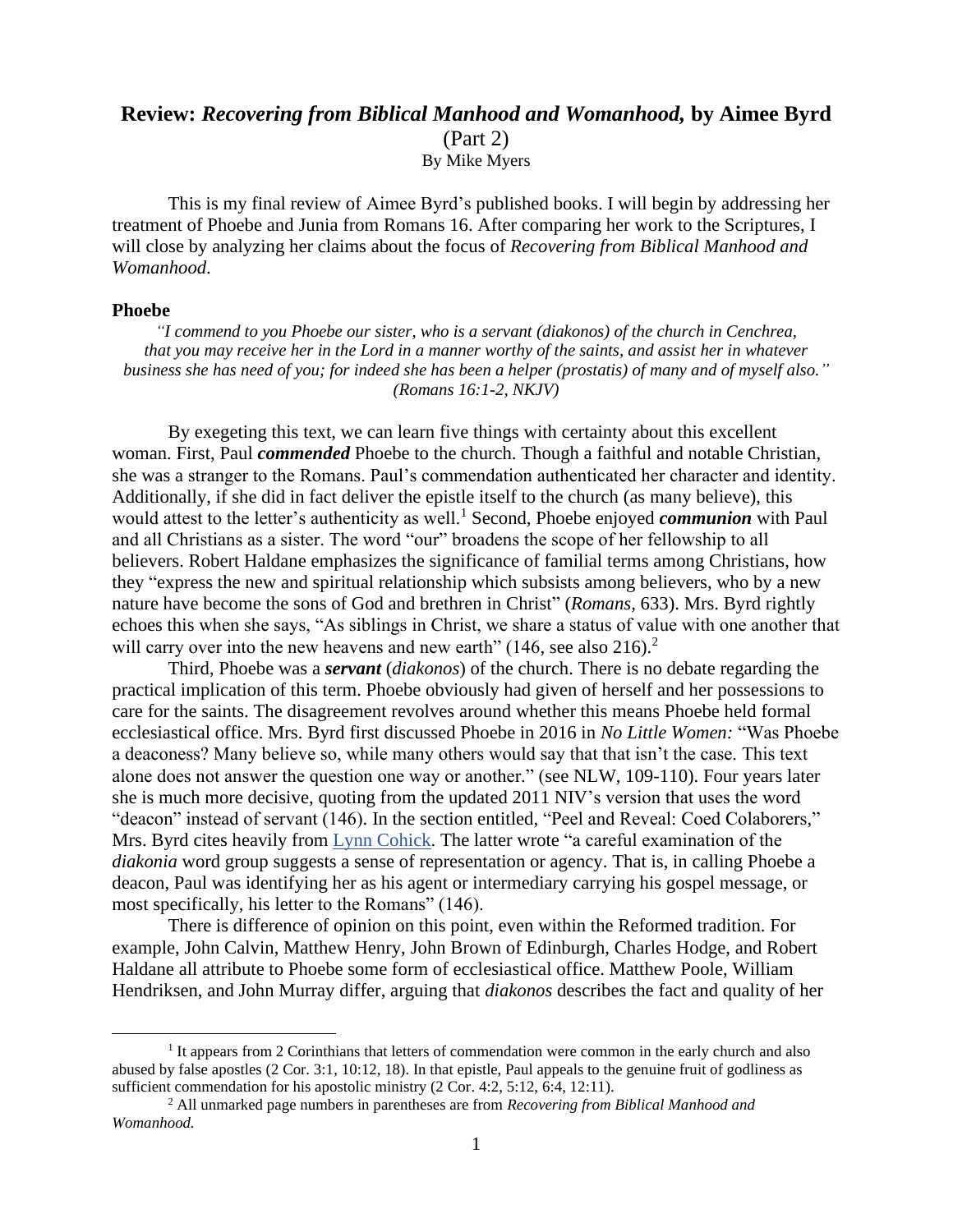service without designating formal appointment. It is important to note that each of the authors who acknowledge an early church office or designation of deaconess, without exception, restricts that function exclusively to the women. In other words, if Phoebe formally held the title 'deaconess' she naturally had responsibility toward members of her own sex.

This differs significantly from Mrs. Byrd's goal of argumentation. By stringing together citations from Lynn Cohick, Michael Bird's *Bourgeois Babes, Bossy Wives, and Bobby Haircuts*, and Phillip Payne, she clearly pushes for more (146-150). For example, she quotes Bird without criticism,

"Now if Paul was opposed to women teaching men anytime and anywhere, why would he send a woman like Phoebe to deliver this vitally important letter and to be his personal representative in Rome? Why not Timothy, Titus, or some other dude? Why Phoebe?" (147-148).

She concludes, "Phoebe was a competent woman of influence, an ally to Paul, who he was confident could represent his teaching" (148). **Where from the text** of Romans 16:1-2 can we, by good and necessary consequence (WCF 1.6), conclude Phoebe was intended to teach the church at Rome? The answer is **nowhere**. Further, the very existence of a church presupposes the presence of elders. Though not definitive, Paul likely included elders and/or ministers among the names in Romans 16:3-16.

Fourth, Phoebe was *worthy* of a warm and generous reception by the saints in Rome. The Apostle John actually urged the opposite in one case (2 Jn. 10-11) and rebuked Diotrephes for his refusal to receive the brethren (3 Jn. 9-10). Paul enjoined the warm-hearted and open-handed hospitality becoming of Christians (Rom. 12:13). Fifth, and finally, Paul gratefully acknowledged her *patronage*. The Apostle knew how to be abased (Phil. 4:12). For Jesus' sake, he endured weariness, toil, sleeplessness, hunger, thirst, cold, and nakedness, among other things (2 Cor. 11:27-28). Paul suffered much, but not in Phoebe's house. Reminiscent of the widow of Zarephath for Elijah and the Shunammite woman for Elisha, Phoebe exercised her gifts for the Kingdom by refreshing the ordained servants of the Kingdom.

Throughout her treatment of this saint, Mrs. Byrd attempts to repurpose Phoebe's godly example and Paul's grateful acknowledgement to develop an argument long used by egalitarians and liberals (148-149). She later cites Romans 16:1-2 in defense of her claim that "Women were even leaders of house churches"  $(190)$ .<sup>3</sup> She revisits Phoebe again in chapter 8, where she claims that "Paul authorizes a woman to communicate and make common" the letter to the Romans, and that "Paul makes sure Phoebe is known as the prominent one bearing the epistle on his behalf. It wasn't just because it needed to be delivered from point A to point B" (205). I ask again, **where is this from the text**?

John Murray provided a far better conclusion:

"The particular commendation of Phoebe is that she had been a helper of many and of Paul himself...no doubt mentioned as the outstanding feature of Phoebe's service to the church and indicates that on account of which she was called a servant of the church. But this virtue is also mentioned to enforce the exhortation that she is to be given assistance in every matter in which she may have need…Under what circumstances she was a helper of Paul we do not know…In any case

<sup>&</sup>lt;sup>3</sup> Mrs. Byrd does the same with Lydia. "But when Paul arrived in Philippi...he found a small group of praying, God-fearing Gentile women. Paul didn't inquire about where all the manly men were for him to equip." Later she quotes Marg Mowczko, "if Lydia didn't lead the fledging church in Philippi, who did? Another member of her household? Lydia is the only Philippian convert who is named in Acts, and we know that the Philippian church met in her home. So, she is the most likely person to have led and cared for the first congregation at Philippi" (191).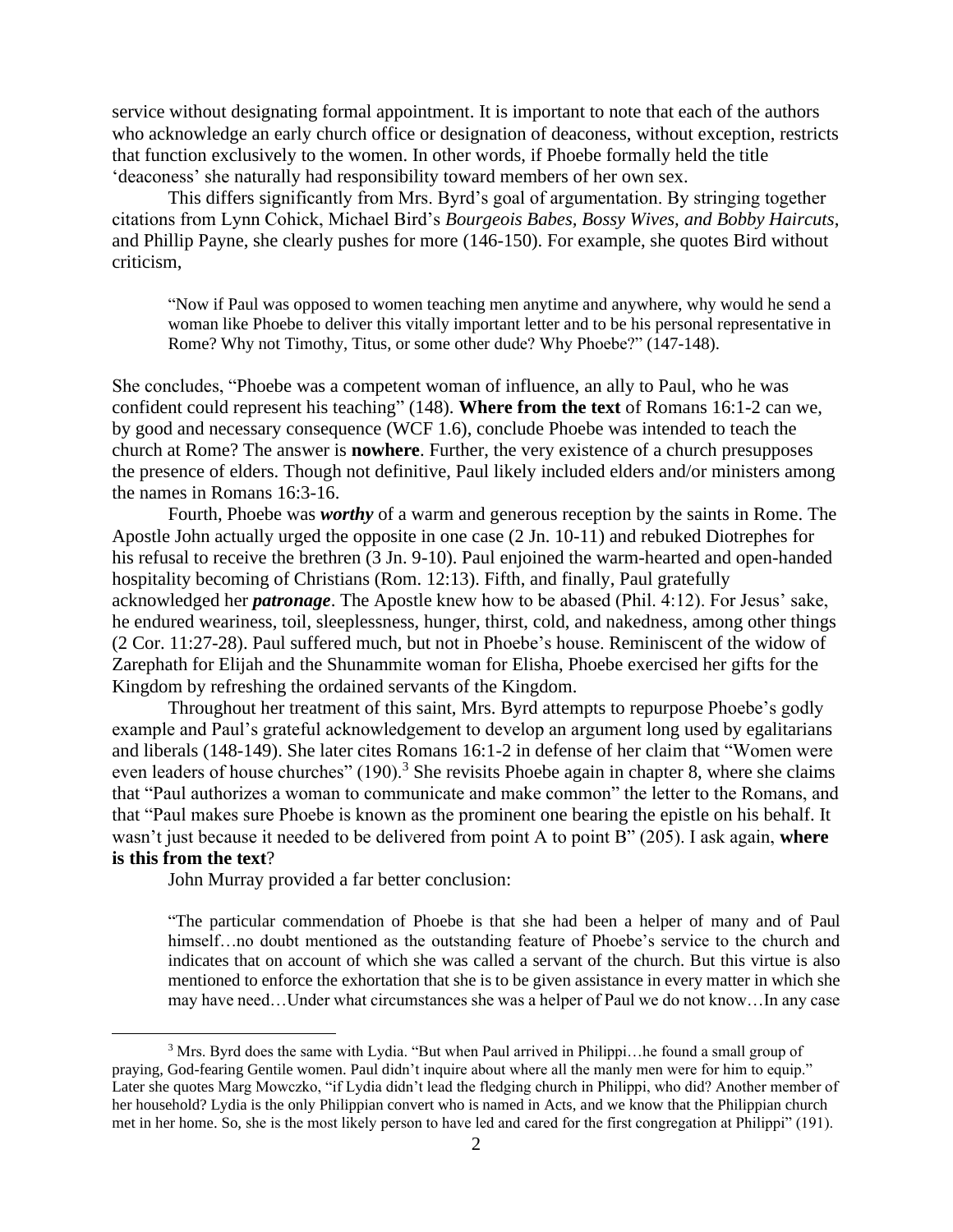Phoebe is one of the women memorialized in the New Testament by their devoted service to the gospel whose honour is not to be tarnished by elevation to positions and functions inconsistent with the station they occupy in the economy of human relationships" (*Romans*, Vol 2, 226-227).

I direct the reader's attention to how Professor Murray handles the text of Scripture. He goes as far as the text allows, and no further. We now turn to consider Junia.

## **Junia**

*"Greet Andronicus and Junia, my countrymen and my fellow prisoners, who are of note among the apostles, who also were in Christ before me." (Romans 16:7, NKJV)*

Mrs. Byrd begins her discussion about "A Mysterious Sister" on page 223. She writes,

"I'm not going to spend too much time here, as we are now entering the realm of what Richard Bauckham calls 'historical imagination.' But the apostles were major baton passers, and some parts of Scripture just about dare us to imagine (responsibly imagine, of course). The greetings Paul sends in Romans 16 provoke imagination."

After some introductory comments, Mrs. Byrd writes,

"One of the more notorious sisters in Christ to whom some historical imaginers tried to give a sex change is Junia…Some translators, relying on the assumption that Paul could never refer to a woman as an apostle, changed the feminine 'Junia' to the masculine 'Junias'…there are no records of the name Junias, the ancient manuscripts say Junia, and most of the patristic writers understood Junia to be a woman, most scholars today agree that Paul is referring to a woman named Junia" (223).

In support of her claims, she footnotes an [article](https://godswordtowomen.org/women_new_testament.pdf) (downloadable pdf) written by Kenneth Bailey that she retrieved from this [website.](https://godswordtowomen.org/) If you visit the page, you will find this purpose prominently featured at the top:

"**God's Word to Women, Inc. teaches the Biblical truth that men and women are equal (in terms of substance and value, privilege and responsibility, function and authority) in all areas of life, ministry, and marriage."**

In the interests of space, I refer the reader to this [video](https://www.youtube.com/watch?v=rCyrRUtsvTA) by Dr. James White where he discusses the legitimate textual questions about the name Junia. Regarding Mrs. Byrd's reference to patristics, and her overall utilization of "historical imagination" I quote Robert Haldane:

"The Fathers, as they are called, were pious men, but often lamentably deficient in judgment, and generally bad reasoners…Origen infers that [Andronicus and Junia] were a number of the seventy disciples. This is a conclusion without premises. Such conjectural reasoning imposes on many, as it has the appearance of giving us additional information, and containing nothing contrary to the Scriptures. But it affords a most mischievous precedent for perverting the word of God, and in no instance can it be of any service" (*Romans,* 637).

The plain reading of the text, apart from any other agenda, would warrant us to conclude the following. First, Andronicus and Junia were kinsmen with Paul, whether by nationality or biological family. Second, if Junia were in fact a woman, she would likely have been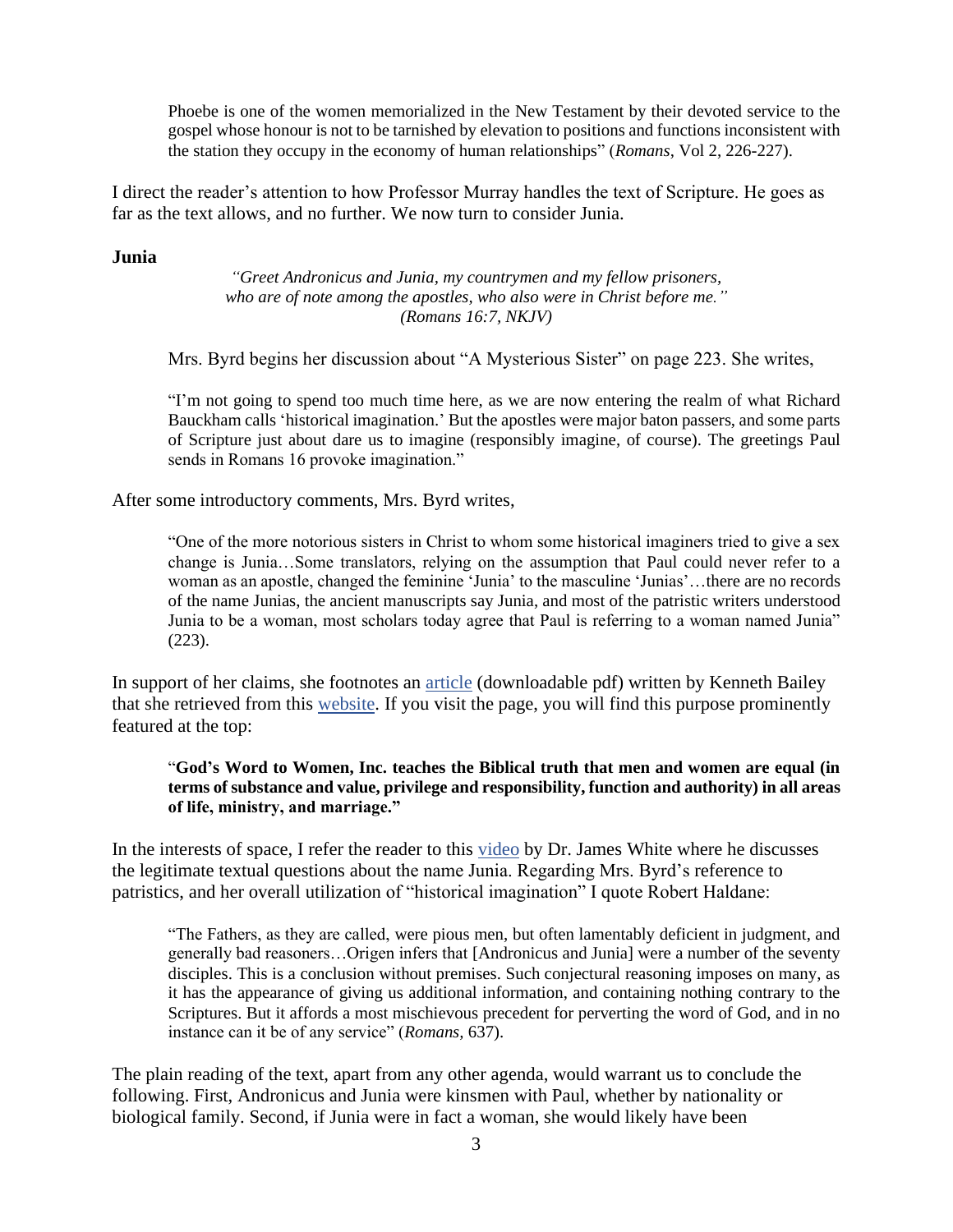Andronicus' wife (cf Rom. 16:3, 12). Third, they had served Christ faithfully and suffered in prison with Paul. Fourth, they were either well known to the twelve Apostles, or well known as apostles in the looser sense of the word, i.e., those being sent out to do the work of the church (Barnabas, Acts 14:14; Titus, 2 Cor. 8:23; Epaphroditus, Phil. 2:25, see *Recovering,* 224). Fifth, they had bowed the knee to King Jesus before Paul did, for which Paul gives them honor.

About fifteen years ago, I remember watching a fascinating series produced by [Answers](https://answersingenesis.org/)  [in Genesis.](https://answersingenesis.org/) In one part, the instructor explained how creative evolutionists can be. He displayed a very well-drawn, detailed picture of a "pre-historic" scene, complete with landscape and several animals and reptiles. In actuality, the entire compelling image was based upon some teeth and a few fossils a team of archeologists had discovered. The evidence did not actually support the graphics, but their narrative needed it. With a few strokes of artistic license, a completely new idea appeared.

Phoebe and Junia are neither teeth nor prehistoric fragments; they were two saints loved by the Apostle Paul and have their names immortalized on the pages of Holy Scripture. From the preceding paragraphs, I think it is evident what kind of picture "historical imagination" can produce for the lives of Phoebe and Junia. Also clear is how careful exegesis presents something very different. John Calvin is very helpful here, "To be ignorant of things which it is neither possible nor lawful to know, is to be learned: an eagerness to know them is a species of madness" (*Institutes*, 3.23.8). Faithful exegesis is not a quest of imagination; it is a discipline of exposition that requires humility and devoted conformity to the written Word.

## **Discipleship or Deconstruction?**

Discipleship stands at the heart of the Church's mission. It consists of the twofold command given by the resurrected Christ to His Apostles just before His ascension into glory. "All authority has been given to Me in heaven and on earth. Go therefore and make disciples of all the nations, baptizing them in the name of the Father and of the Son and of the Holy Spirit, teaching them to observe all things that I have commanded you; and lo, I am with you always, even to the end of the age. Amen" (Matt. 28:18-20). To be baptized is to be identified with Christ; to be taught His commands leads to conformity with Christ. The key question one must ask before, during, or after reading any book on discipleship is precisely this: will/does/did this help me grow in conformity unto Jesus Christ in faithfulness to the Word of God by His Spirit? You, dear reader, must ask that question about *Recovering from Biblical Manhood and Womanhood*.

Mrs. Byrd has [described](https://aimeebyrd.com/2020/06/16/peeling-yellow-wallpaper/) this book as "more of a theological look at discipleship for laymen and laywomen (not marriage or church office) in the church." However, a book that depends upon a feminist symbol, departs from a faithful doctrine of canonicity, appropriates methods of critical theory, draws uncritically from critical scholarship, and exegetes by way of "historical imagination" can hardly be a helpful "look at discipleship…in the church." While she is correct in her opposition to any kind of eternal subordination of the Son, her frequent misrepresentation of source material (see previous reviews) calls into question how accurately she has presented positions of people involved with that debate as well.

Regardless of any stated purpose, my conclusion is that this book's effect has less to do with discipleship, and more to do with deconstruction. [Deconstruction](https://www.theepochtimes.com/inside-the-radical-left-james-lindsay_3470362.html) means "to take apart the existing order to replace it with a new order that's built from the ground up." Here is a compilation of statements from Mrs. Byrd that I believe supports my conclusion.

Quoting Carolyn Custis James, Mrs. Byrd writes, "And yet 'patriarchy is not the Bible's message. Rather, it is the cultural backdrop against which the gospel message of Jesus stands out in sharpest relief" (56).